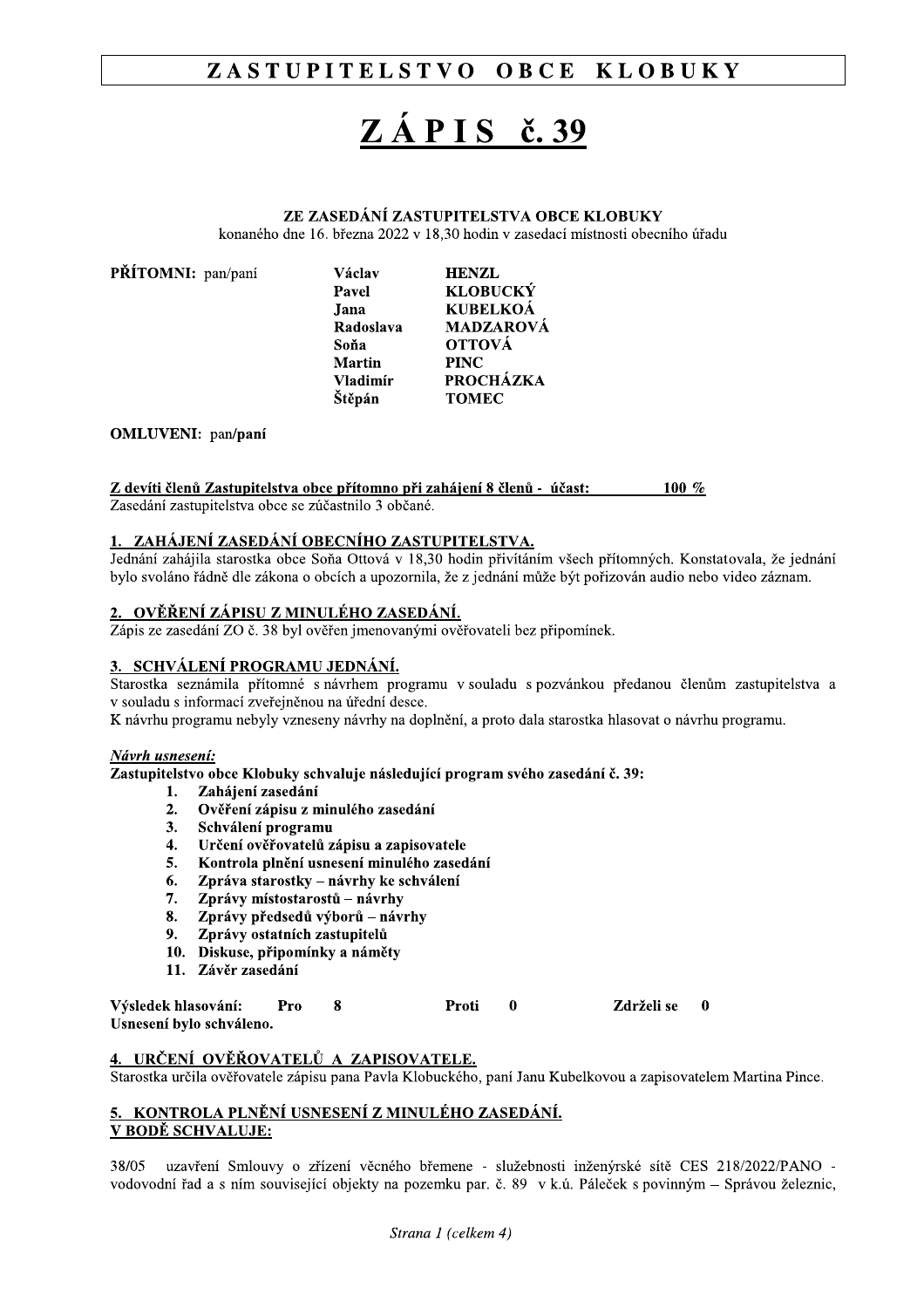#### ZASTUPITELSTVO OBCE **KLOBUKY**

státní organizací, IČO: 70994234 a oprávněnou Severočeská vodárenská společnost a.s., IČ: 49099469, kde obec Klobuky je účastníkem smlouvy jako investor; Splněno.

38/06 uzavření dodatku na pronájem obecních pozemků, který řeší pronájem dalších pozemků v k.ú. Klobuky: část par. č. 697 o výměře 58 m<sup>2</sup> z celkové výměry 172 m<sup>2</sup>, část par. č. 604/22 o výměře 170 m<sup>2</sup> z celkové výměry 401 m<sup>2</sup>, část par. č. 656 o výměře 254 m<sup>2</sup> z celkové výměry 918 m<sup>2</sup>, část par. č. 991 o výměře 23 m<sup>2</sup> z celkové výměry 5.729 m<sup>2</sup>, část par. č. 959 o výměře 23 m<sup>2</sup> z celkové výměry 3.924 m<sup>2</sup> a v k.ú. Čeradice u Pálečku část par. č. 347 o výměře 283 m<sup>2</sup> z celkové výměry 7.803 m<sup>2</sup> a zároveň tento dodatek bude řešit navýšení ročního nájemného ve výši 325,- Kč, tj. 4.000,- Kč/ha/rok.. Zastupitelstvo obce pověřuje starostku podpisem dodatku k nájemní smlouvě;

#### Splněno.

uzavření veřejnosprávní smlouvy o poskytnutí neinvestiční dotace pro rok 2022 ve výši 5.155,-Kč na 38/07 činnost společnosti Přemyslovské Střední Čechy o.p.s.. a zároveň pověřuje starostku obce podpisem této smlouvy<sup>2</sup>; Splněno.

uzavření smlouvy na dodávku kamerového systému v Klobukách se společností Alnet s.r.o.. IČO: 38/08 27260208, se sídlem: Slaný, Vikova 473. Zastupitelstvo obce pověřuje starostku podpisem smlouvy; Splněno.

38/11 provedení rekonstrukce střechy na budově hospody č.p. 16 v Kokovicích firmou Jaroslav Sadílek, IČO: 76316572, se sídlem v Hořešovicích za cenu 729.531,99 Kč vč. DPH. Zároveň pověřuje starostku obce k podpisu smlouvy;

#### Splněno.

Kontrola usnesení z jednání zastupitelstva č. 38 ze dne 16.února 2022 byla projednána s předsedou kontrolního výboru panem Vladimírem Procházkou, který neměl žádné připomínky.

#### Návrh usnesení:

Zastupitelstvo obce Klobuky bere na vědomí kontrolu usnesení ze zasedání č. 38 ze dne 16. února 2022.

| Výsledek hlasování:      | Pro | Proti | Zdrželi se | $\blacksquare$ |
|--------------------------|-----|-------|------------|----------------|
| Usnesení bylo schváleno. |     |       |            |                |

### 6. ZPRÁVA STAROSTKY – NÁVRHY KE SCHVÁLENÍ.

a) Na obec byla doručena žádost o finanční příspěvek na svoji činnost v roce 2022 ve výši 5.155.-Kč, tj. částka 5.-Kč na jednoho obvyatele (1.031) pro Farní charitu Slaný. Jedná se o neziskovou organizaci, která je financována z výnosů sbírek, finančních darů a sponzorských darů. V současné době sdružuje přes 200 dobrovolníků z řad široké slánské veřejnosti a pomáhá lidem v tíživé sociální či ekonomické situaci, především osamělým seniorům, matkám a otcům samoživitelům rodin ze Slaného a okolních obcí. Aktivně spolupracuje s Odborem sociálních věcí Měst. úřadu Slaný. Starostka doporučila poskytnutí tohoto příspěvku. Nebyly žádné návrhy ani připomínky.

#### Návrh usnesení:

Zastupitelstvo obce Klobuky schvaluje poskytnutí dotace pro rok 2022 ve výši 5.155,-Kč na činnost Farní charity Slaný.

| Výsledek hlasování:      | Pro | Proti | Zdrželi se 0 |  |
|--------------------------|-----|-------|--------------|--|
| Usnesení bylo schváleno. |     |       |              |  |

b) Opětovně se na obec obrátila naše občanka z Kokovic **proportovale za pros**istěji která provozuje triatlon s žádostí o sponzorování. Předložila nám vyúčtování finančního příspěvku z loňského roku. Starostka předložila k nahlédnutí její výborné výsledky v z loňské sezóny a doporučila uzavřít smlouvu o poskytnutí finančního příspěvku pro rok 2022 ve výši 10.000,- Kč, tedy stejný jako v předcházejících letech. Součástí smlouvy bude opět povinnost poskytnout údaje o použití finančního příspěvku. Nebyly žádné návrhy ani připomínky.

#### Návrh usnesení

Zastupitelstvo obce Klobuky schvaluje finanční příspěvek na činnost v roce 2022 pro triatlonistku, naší občanku, svete za stane za stane ve výši 10.000,- Kč a pověřuje starostku podpisem smlouvy.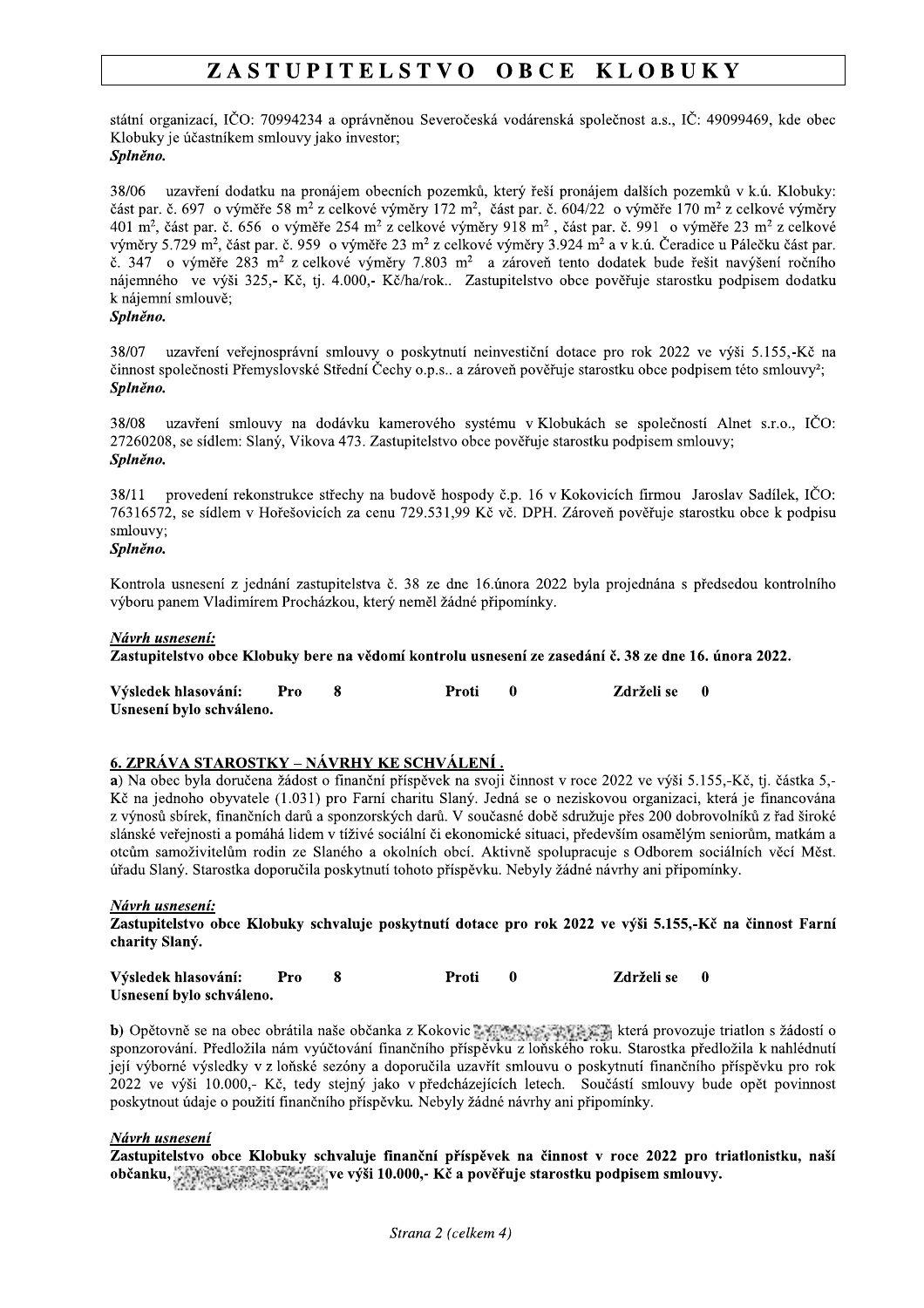#### ZASTUPITELSTVO OBCE **KLOBUKY**

| Výsledek hlasování: Pro  |  | Proti | <b>Zdrželi se 0</b> |  |
|--------------------------|--|-------|---------------------|--|
| Usnesení bylo schváleno. |  |       |                     |  |

c) Na obec jsme obdrželi Dodatek č. 6 s Přílohou č. 1 ke Smlouvě č. 2009/1/027, kterou máme uzavřenu se společností AVE Kladno s.r.o. Jedná se o smlouvu řešící ceny za svoz komunálního odpadu, které jsme měli avizovány a schválili jsme je již v prosinci 2021. Starostka doporučila schválit tento dodatek. Nebyly žádné další návrhy ani připomínky.

#### Návrh usnesení:

Zastupitelstvo obce Klobuky schvaluje uzavření Dodatku č. 6 s Přílohou č. 1 ke smlouvě č. 2009/1/027 o sběru a odvozu komunálního odpadu s AVE Kladno s.r.o., která řeší ceny od 1. 1. 2022 a zároveň pověřuje starostku obce jeho podpisem.

| Výsledek hlasování:      | - Pro | Proti | Zdrželi se 0 |  |
|--------------------------|-------|-------|--------------|--|
| Usnesení bylo schváleno. |       |       |              |  |

d) Máme připravenu další Smlouvu o zřízení služebnosti inženýrské sítě – v rámci stavby Klobuky – vodovod Klobuky – Kobylníky, č. stavby KD 041 005 – na pozemcích parc. č. 12, 159, 165, 170, 175, 176, 308 a 318 v k.ú. Kobylníky ve vlastnictví Metropolitní kapitula u sv. Víta v Praze, která by se měla schválit. Jde o smlouvu, kde smluvní strany souhlasí se zápisem služebnosti inženýrské sítě pro Severočeskou vodárenskou společnost, a.s., IČ: 49099469, obec Klobuky je ve smlouvách uvedena jako investor.

Vložení věcného břemene je úplatné a obec Klobuky uhradí povinnému částku 150.000,- Kč bez DPH (tj. vč. DPH 181.500,- Kč). Starostka doporučila uhradit požadovanou částku, neboť původně požadoval povinný 1,85 mil. Nová částka je výsledkem několika jednání. Nebyly žádné návrhy ani připomínky.

#### Návrh usnesení:

Zastupitelstvo obce Klobuky schvaluje uzavření Smlouvy o zřízení služebnosti inženýrské sítě CES 662/2022/PANO - vodovodní řad a s ním související objekty na pozemcích par. č. 12. 159. 165. 170. 175. 176. 308 a 318 v k.ú. Kobylníky povinnou Metropolitní kapitula u sv. Víta v Praze, oprávněnou společností Severočeská vodárenská společnost a.s., IČ: 49099469. Obec Klobuky zároveň jako investor schvaluje úhradu 181.500,- Kč vč. DPH povinnému do 30 dnů ode dne zápisu služebnosti inženýrské sítě do veřejného seznamu.

Výsledek hlasování: 8  $\mathbf{0}$  $\mathbf{0}$ Pro Proti Zdrželi se Usnesení bylo schváleno.

e) Pro informaci starostka ještě jednou uvedla, že tuto sobotu 19. března 2022 se od 20 hodin koná Ples obce Klobuky a Základní a mateřské školy v Klobukách v sokolovně. Všechny srdečně zveme. V předprodeji je posledních pár vstupenek.

#### 7. ZPRÁVY MÍSTOSTAROSTŮ – NÁVRHY.

#### Místostarosta Martin Pinc informoval:

O prozatímním odstoupení fotbalového mužstva z krajské soutěže z důvodu nedostatku hráčů. Dále informoval o náboru dětí do sportovního kroužku, který se bude konat 15.4. 2022.

#### Návrh usnesení:

Zastupitelstvo obce Klobuky bere na vědomí informaci o místostarosty Martina Pince o odstoupení fotbalového mužstva TJ Sokol Klobuky z krajské soutěže.

| Výsledek hlasování:      | Pro | Proti | <b>Zdrželi se 0</b> |  |
|--------------------------|-----|-------|---------------------|--|
| Usnesení bylo schváleno. |     |       |                     |  |

Místostarosta Václav Henzl informoval: Neměl zprávu.

### 8. ZPRÁVY PŘEDSEDŮ VÝBORŮ – NÁVRHY

Finanční výbor: p. Madzarová – neměla zprávu.